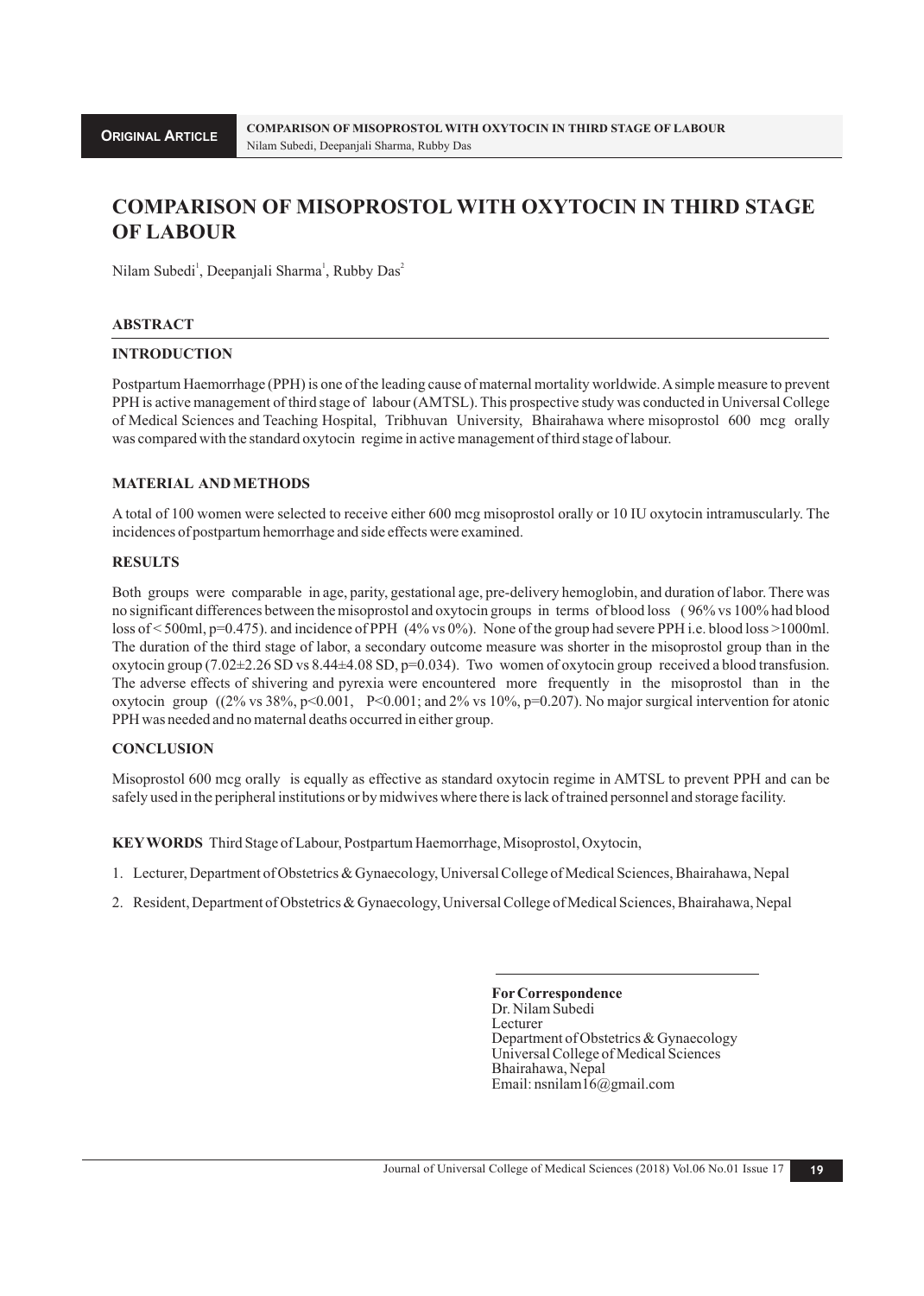#### **INTRODUCTION**

Postpartum hemorrhage (PPH) is the leading cause of maternal death worldwide with an estimated mortality rate of 140,000 per year or one maternal death every four minutes.<sup>1</sup> Maternal mortality rate in Nepal is high i.e. 281/ <sup>2</sup>100,000 live births and almost half of which is a result of PPH. Injection of an uterotonic drug immediately after delivery of newborn is one of the most important intervention used to prevent PPH and the most commonly used uterotonic drug is oxytocin.<sup>3</sup> Giving oxytocin in rural areas has many problems, like lack of refrigeration for storage facility, shortage of skilled hand to administer them and non availability of sterile syringes and needles. Therefore, there is need for a safe, effective, affordable, thermostable and non parenteral uterotonic drug. Misoprostol, a prostaglandin E1 analogue, has potent uterotonic action, is cheap, does not require refrigeration and has few side effects. It can be given orally, sublingually, vaginally and rectally.<sup>4</sup>

The aim of this study was therefore to evaluate the effectiveness of misoprostol 600 µgm orally in comparison to that of 10 units of oxytocin by intramuscular regime in active management of third stage of labour (AMTSL) for prevention of PPH in low risk vaginal deliveries.

#### **MATERIAL AND METHODS**

Prospective randomized study was conducted among 100 women undergoing spontaneous vaginal deliveries at UCMS-TH from June 2017 to November 2017. Women admitted in labour room with spontaneous labour were screened for inclusion in study by history and clinical examination.

Inclusion criteria:- Age group (16-40 years), GA (37-42 weeks), vertex presentation, parity (0-4), spontaneous vaginal delivery of a single live neonate and absence of contraindication for use of Misoprostol.

Exclusion criteria:- Women were excluded from study if they had known risk factors of PPH like grand multiparity >5, polyhydramnios, foetal macrosomia, APH, prolonged labour, or h/o PPH in previous pregnancies, post dated pregnancy. Women with anaemia, cardiovascular, respiratory, liver or haematological disease were also excluded. Study was approved by institutional review committee (IRC). Written informed consent was obtained during  $1<sup>st</sup>$  stage of labour. Women fulfilling the inclusion criteria were admitted in the labor room and were screened for the study by interview and clinical examination. Pre-delivery hemoglobin level along with routine screening laboratory tests were carried out. Labor was monitored by partograph. When delivery was imminent, the participant was asked to randomly pick a

numbered sealed pack from the box. The number in the envelope was entered in computer. The envelope contained either 3 tablets of misoprostol and 2 ampoules containing placebo (2 ml of distilled water) or 3 tablets placebo and 2 ampoules of oxytocin (10 IU). Immediately after delivery of baby 3 tablets were given orally and contents of ampoules was given intramuscularly. Cord was clamped immediately and amniotic fluid if any was allowed to drain. Placenta was delivered by controlled cord traction and duration of third stage was noted. Pre-weighed cotton pads were placed under the buttock after second stage of labor to measure quantity of blood loss during third stage of labor. The cotton pads under the buttock were replaced during the 1 hour observation period. One hour after delivery, the bloodsoaked cotton pads and the blood clots in the bag were weighed. The previous weight of same dry pads was subtracted from weight of blood soaked pads to assess blood loss. The specific gravity of blood being 1.08, the amount of blood lost in milliliters was approximately equal to the weight in grams. Episiotomy wound (if present) was repaired immediately and the swabs for it were excluded from blood loss assessment.

Excessive blood loss due to uterine atonicity in two patients on misoprostol needed oxytocin, two on oxytocin needed carboprost and one needed methergine as an additional uterotonic drug, as per standard protocol of the hospital. Patient was observed for any blood loss or development of toxicity of drug used or occurrence of PPH for 24 hours. After 24 hrs of delivery, hemoglobin level was measured again.

#### **RESULTS**

Both groups were comparable in age, parity, gestational age, estimated blood loss requirement of additional oxytocin drug, blood transfusion, toxicity, duration of labor, duration of  $3<sup>n</sup>$ stage of labor and change in hemoglobin.There was no significant difference in age distribution ( 24 +/- 4.49 SD and 23.3 +/- 3.57 SD, p **=**0.23), gravida ( 2+/- 1.32 SD and 1.78 +/- 1.06 SD , p= 0.361) and gestational age ( 38.62 +/-1.03 SD and 38.34 +/- 1.00 SD , p= 0.171) in both groups (table 1).

| <b>CHARACTER</b>              | <b>OXYTOCIN</b><br>(MEAN) | <b>MISOPROSTOL</b><br>(MEAN) | <b>P VALUE</b> |
|-------------------------------|---------------------------|------------------------------|----------------|
| Age (in years)                | $24.28 \pm 4.49$          | $23.3 \pm 3.57$              | 0.23           |
| Gravida                       | $2 \pm 1.32$              | $1.78 \pm 1.06$              | 0.361          |
| GA (in weeks)                 | $38.62 \pm 1.03$          | $38.34 \pm 1.00$             | 0.171          |
| Pre delivery Hb (gm/dl)       | $11.98 \pm 1.89$          | $11.47 \pm 1.71$             | 0.158          |
| Duration of labour (in hours) | $10.48 \pm 2.73$          | $11.36 \pm 4.03$             | 0.205          |